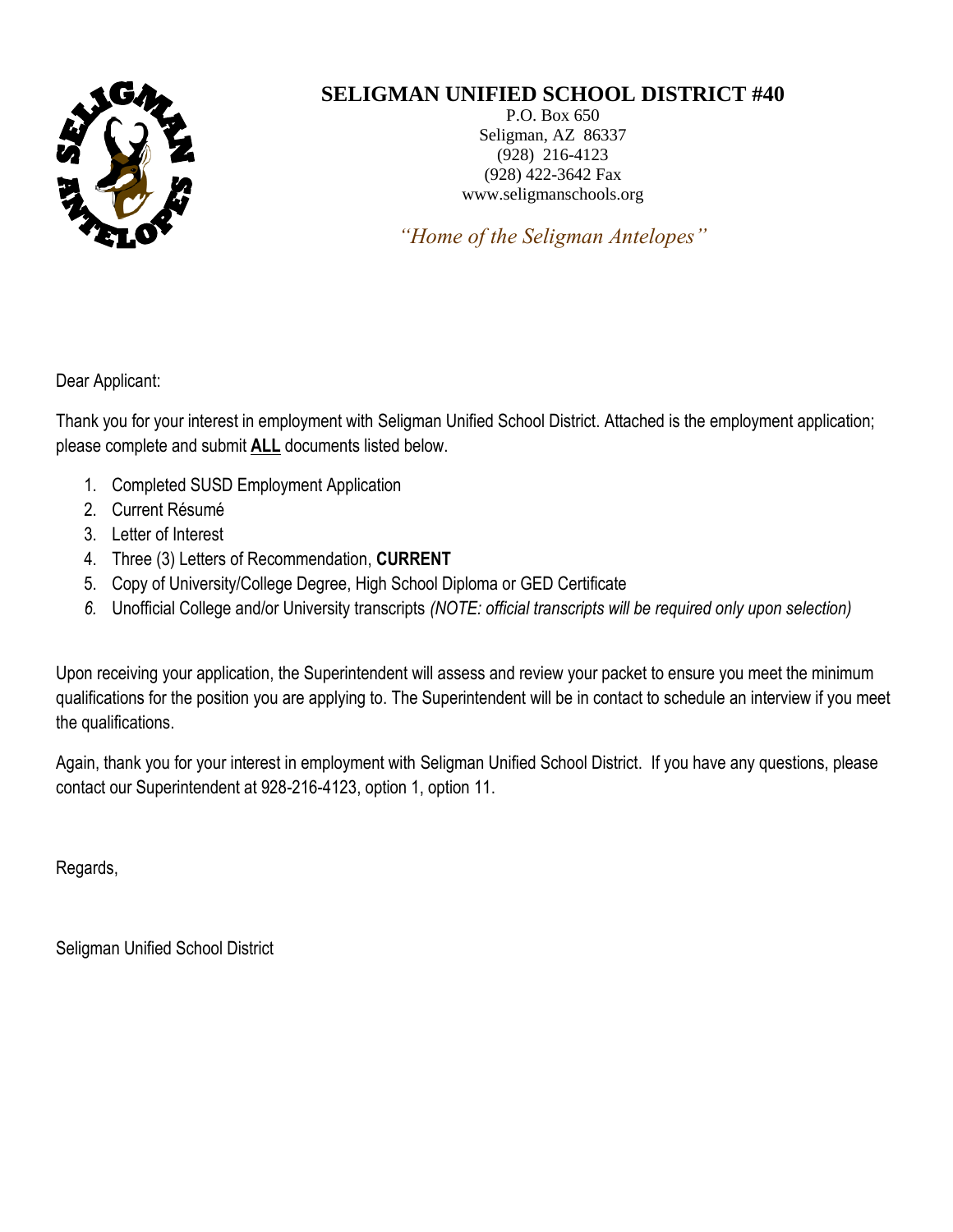

### **SELIGMAN UNIFIED SCHOOL DISTRICT #40**

P.O. Box 650 Seligman, AZ 86337 (928) 216-4123 (928) 422-3642 Fax www.seligmanschools.org

| For Office Use Only: |                           |
|----------------------|---------------------------|
|                      | Date Application Received |
|                      | Application Received By   |
|                      |                           |

*"Home of the Seligman Antelopes"*

# **CERTIFIED EMPLOYMENT APPLICATION**

**Please complete entire application in full. Do not use "refer to résumé" or equivalent statement.** Answer all questions completely. This application is part of the review procedure; incomplete information will affect the evaluation of your application.

|                      |                                                                                                                                                                                                                                |                                                                                                                                                                                                                                                    |                              |                                                      |       | Date of Application: <u>contract the contract of</u> the contract of the contract of the contract of the contract of the contract of the contract of the contract of the contract of the contract of the contract of the contract o |
|----------------------|--------------------------------------------------------------------------------------------------------------------------------------------------------------------------------------------------------------------------------|----------------------------------------------------------------------------------------------------------------------------------------------------------------------------------------------------------------------------------------------------|------------------------------|------------------------------------------------------|-------|-------------------------------------------------------------------------------------------------------------------------------------------------------------------------------------------------------------------------------------|
|                      |                                                                                                                                                                                                                                |                                                                                                                                                                                                                                                    |                              |                                                      |       |                                                                                                                                                                                                                                     |
| <b>PERSONAL DATA</b> |                                                                                                                                                                                                                                |                                                                                                                                                                                                                                                    |                              |                                                      |       |                                                                                                                                                                                                                                     |
| First                | Middle                                                                                                                                                                                                                         | Last                                                                                                                                                                                                                                               |                              | Date of Birth                                        |       | Social Security No.                                                                                                                                                                                                                 |
|                      | P.O. Box # or Street                                                                                                                                                                                                           |                                                                                                                                                                                                                                                    | City                         |                                                      | State | Zip Code                                                                                                                                                                                                                            |
|                      |                                                                                                                                                                                                                                |                                                                                                                                                                                                                                                    |                              |                                                      |       |                                                                                                                                                                                                                                     |
|                      |                                                                                                                                                                                                                                |                                                                                                                                                                                                                                                    |                              |                                                      |       |                                                                                                                                                                                                                                     |
|                      |                                                                                                                                                                                                                                |                                                                                                                                                                                                                                                    |                              |                                                      |       |                                                                                                                                                                                                                                     |
|                      | What Languages other than English, are you fluent with (read & write)? Letterman and the control of the control of the control of the control of the control of the control of the control of the control of the control of th |                                                                                                                                                                                                                                                    |                              |                                                      |       |                                                                                                                                                                                                                                     |
|                      | Are you a citizen of the United States of America? Yes $\Box$                                                                                                                                                                  |                                                                                                                                                                                                                                                    | $No$ $\Box$                  |                                                      |       |                                                                                                                                                                                                                                     |
|                      |                                                                                                                                                                                                                                |                                                                                                                                                                                                                                                    |                              |                                                      |       | Do you have a valid driver's license? Yes □ No □ License Number: __________________________ Issuing State: ____                                                                                                                     |
|                      |                                                                                                                                                                                                                                |                                                                                                                                                                                                                                                    |                              |                                                      |       | Are you a former SUSD employee? ____________ If yes, indicate when & what position you held                                                                                                                                         |
|                      |                                                                                                                                                                                                                                |                                                                                                                                                                                                                                                    |                              |                                                      |       |                                                                                                                                                                                                                                     |
|                      |                                                                                                                                                                                                                                | IF YOU DO NOT POSSESS AN ARIZONA CERTIFICATION PLEASE CONTACT:<br>Phoenix Office: 1535 W. Jefferson, Phoenix, AZ 85007 Telephone No.: (602) 542-4367<br>Tucson Office: 400 W. Congress Street #118, Tucson, AZ 85701 Telephone No.: (520) 628-6326 | www.ade.az.gov/certification | Arizona Department of Education - Certification Unit |       |                                                                                                                                                                                                                                     |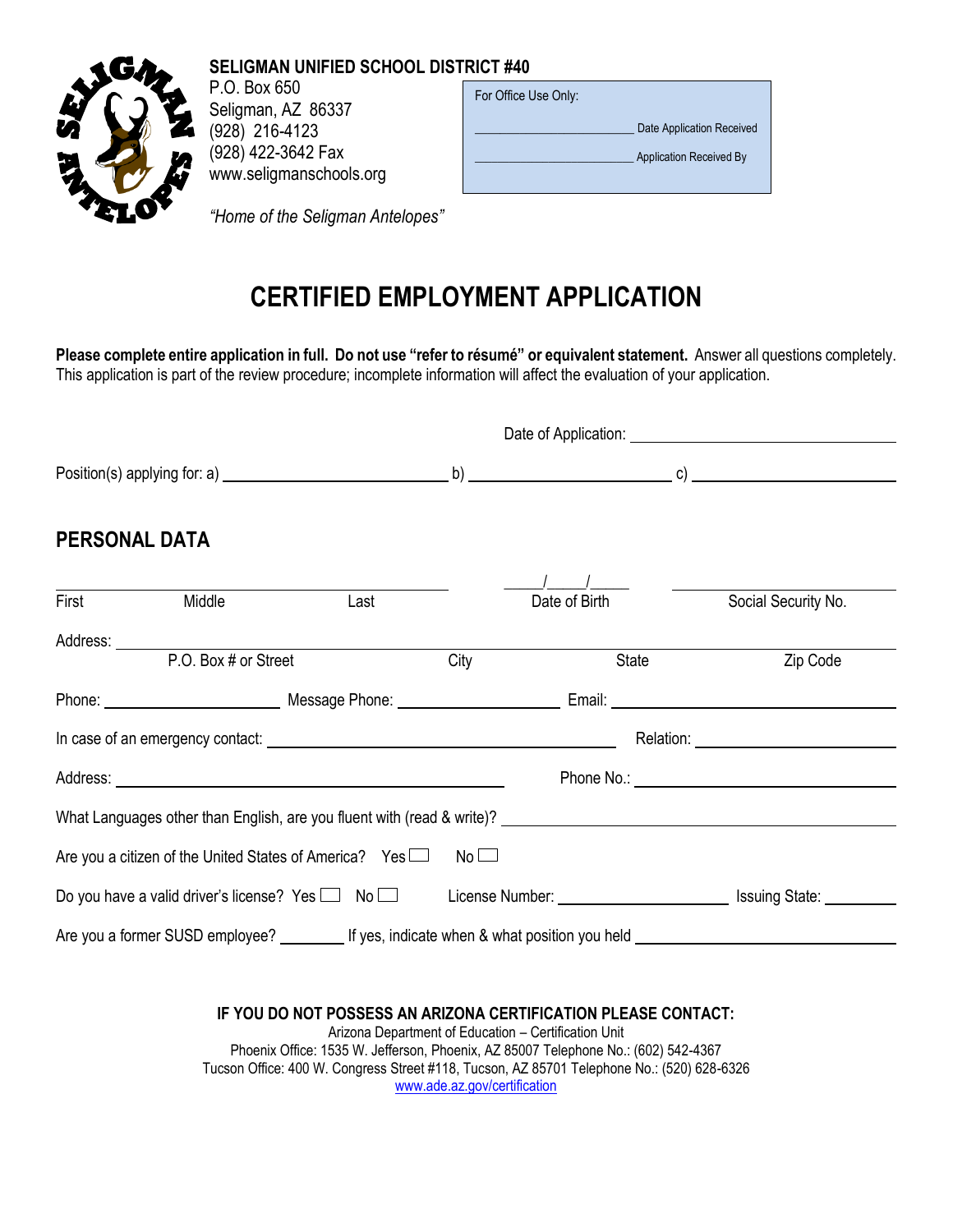#### What certification(s) do you hold?

| Certificate | State | Date Issued | Expiration |
|-------------|-------|-------------|------------|
|             |       |             |            |
|             |       |             |            |
|             |       |             |            |
|             |       |             |            |
|             |       |             |            |
|             |       |             |            |
|             |       |             |            |
|             |       |             |            |

#### What endorsement(s) do you hold?

| State | Date Issued | Expiration |
|-------|-------------|------------|
|       |             |            |
|       |             |            |
|       |             |            |
|       |             |            |
|       |             |            |
|       |             |            |
|       |             |            |
|       |             |            |
|       |             |            |

| Do you have an Arizona Department of Public Safety fingerprint clearance card? $\Box$ Yes $\Box$ No |             |                      |
|-----------------------------------------------------------------------------------------------------|-------------|----------------------|
| IVP#:                                                                                               | Expiration: | If no, date applied: |

## **EDUCATION AND PROFESSIONAL TRAINING**

Please list in chronological order all educational institutions attended. Transcripts must be provided for each institution listed. The information should be accurate as it is used to assist in determining your qualifications for employment.

| Degree<br><b>GPA</b> | Name of Institution | Location<br>City & State | Semester<br>Hours | Graduation<br>Year | Major | Minor |
|----------------------|---------------------|--------------------------|-------------------|--------------------|-------|-------|
|                      | Undergraduate       |                          |                   |                    |       |       |
|                      |                     |                          |                   |                    |       |       |
|                      |                     |                          |                   |                    |       |       |
|                      |                     |                          |                   |                    |       |       |
|                      | Graduate            |                          |                   |                    |       |       |
|                      |                     |                          |                   |                    |       |       |
|                      |                     |                          |                   |                    |       |       |
|                      |                     |                          |                   |                    |       |       |
|                      | Post Graduate       |                          |                   |                    |       |       |
|                      |                     |                          |                   |                    |       |       |

## **PROFESSIONAL EXPERIENCE**

| <b>SUBSTITUTE TEACHING</b> |                      |           |             |  |  |  |
|----------------------------|----------------------|-----------|-------------|--|--|--|
| School/Address             | Principal/Supervisor | Phone No. | School Year |  |  |  |
|                            |                      |           |             |  |  |  |
|                            |                      |           |             |  |  |  |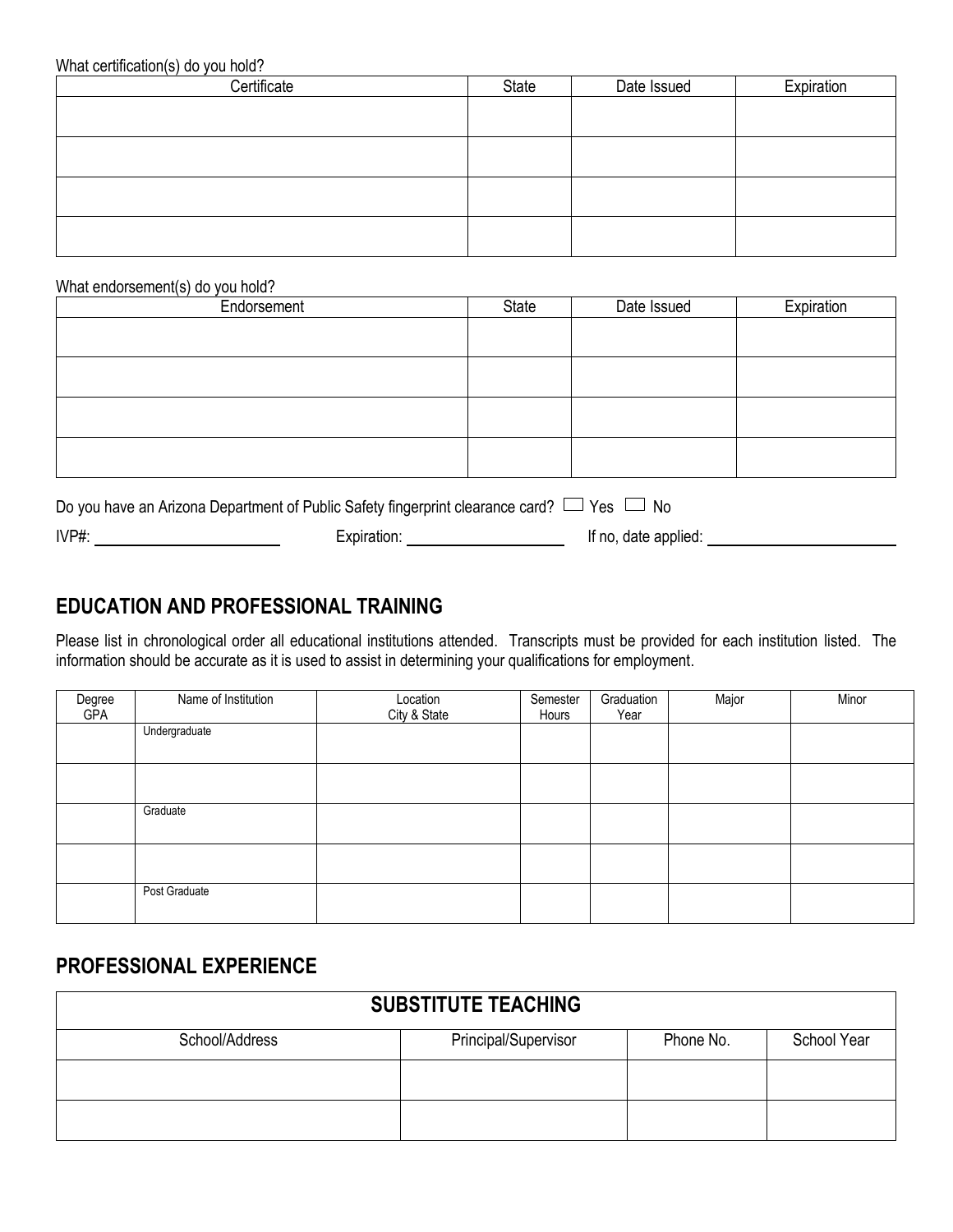| <b>STUDENT TEACHING</b>    |                |         |                        |                       |                 |  |  |
|----------------------------|----------------|---------|------------------------|-----------------------|-----------------|--|--|
| Sch. Yr.<br>Fall/Spring    | Grade<br>Level | Subject | Name of Mentor Teacher | School/Address        | Hours<br>Earned |  |  |
|                            |                |         |                        |                       |                 |  |  |
| Name of College/University |                |         | Name of Supervisor     | <b>Contact Number</b> |                 |  |  |

List all teaching employment in chronological order with most recent first. SUSD will contact your employers for reference check. *(Do NOT put "see résumé")*

| <b>TEACHING EXPERIENCE</b> |                                             |       |                          |                       |                              |  |
|----------------------------|---------------------------------------------|-------|--------------------------|-----------------------|------------------------------|--|
| <b>Dates</b><br>Employed   | <b>Employer's Name</b><br>(Include Address) | Phone | <b>Supervisor's Name</b> | Reason for<br>Leaving | <b>Position &amp; Salary</b> |  |
| From:                      |                                             |       |                          |                       |                              |  |
| To:                        |                                             |       |                          |                       | \$                           |  |
| From:                      |                                             |       |                          |                       |                              |  |
| $To:$ $\_\_$               |                                             |       |                          |                       | \$                           |  |
| From:                      |                                             |       |                          |                       |                              |  |
|                            |                                             |       |                          |                       | \$                           |  |
| From:                      |                                             |       |                          |                       |                              |  |
| To:                        |                                             |       |                          |                       | \$                           |  |
| From:                      |                                             |       |                          |                       |                              |  |
| To:                        |                                             |       |                          |                       | \$                           |  |

| ADMINISTRATIVE OR SUPERVISORY EXPERIENCE |                                             |       |                          |                              |                              |  |
|------------------------------------------|---------------------------------------------|-------|--------------------------|------------------------------|------------------------------|--|
| <b>Dates</b><br>Employed                 | <b>Employer's Name</b><br>(Include Address) | Phone | <b>Supervisor's Name</b> | <b>Reason for</b><br>Leaving | <b>Position &amp; Salary</b> |  |
| From:                                    |                                             |       |                          |                              |                              |  |
| To:                                      |                                             |       |                          |                              | ۰D                           |  |
| From:                                    |                                             |       |                          |                              |                              |  |
| To:                                      |                                             |       |                          |                              |                              |  |
| From:                                    |                                             |       |                          |                              |                              |  |
| To:                                      |                                             |       |                          |                              | Φ                            |  |

Please explain any gaps in employment of over 30 days